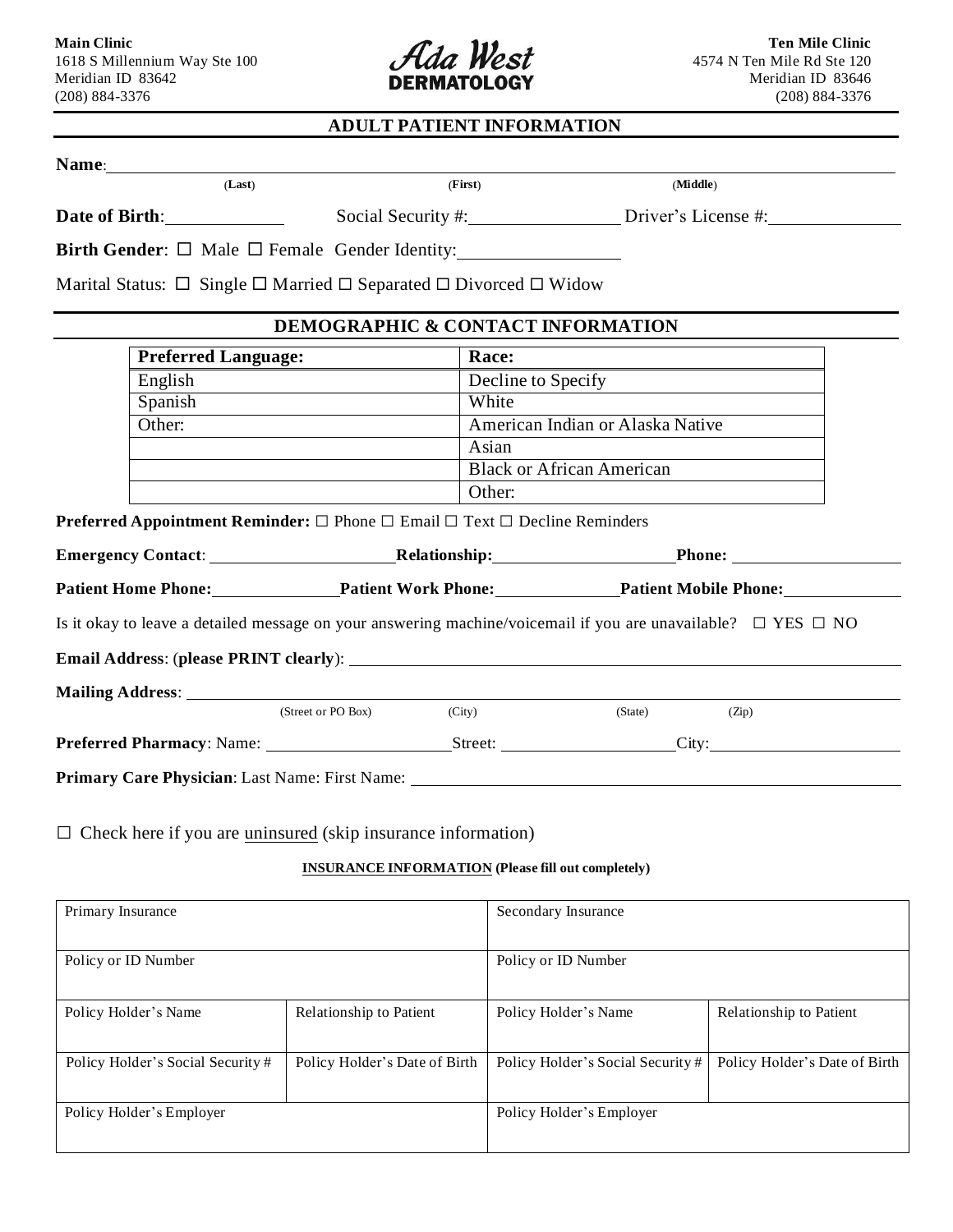

# **Patient Name: DOB:**

#### $\Box$  Check here only if you are uninsured, meaning you do not carry or have insurance. Read the policies & sign below. **POLICIES FOR TREATMENT**

**ASSIGNMENT OF BENEFITS:** I hereby assign all applicable benefits and direct that payment be made directly to Ada West Dermatology for all services provided to/for me during my visits.

**RELEASE OF INFORMATION:** I authorize Ada West Dermatology to furnish medical and other information necessary to process claims on my behalf. This information may be released to my personal physician and, upon request, to any other healthcare provider who may need the information for continuity of care. This release of information will remain in effect until revoked by me in writing.

**MEDICATION HISTORY CONSENT**: By signing below, I authorize Ada West Dermatology to access my relevant pharmacy prescription data (including medication history from other medical providers) electronically through Sure-Scripts or similar programs.

**TREATMENT AUTHORIZATION:** The patient willfully requests treatment and consents to services provided by, or at the direction of the physicians, their physician assistants, or their nurse practitioner.

**NOTICE OF PRIVACY PRACTICES:** As required by law, I have been given a copy of the Notice of Privacy Practices followed by Ada West Dermatology.

#### **FINANCIAL POLICY**

Ada West Dermatology is committed to providing quality medical services at reasonable cost. In order to ensure effective communication between you and our practice, we have adopted the following financial policy. If you have any questions concerning this policy, please discuss them with our billing department.

Please provide a current copy of your insurance card. If proof of insurance is not provided, you will be required to make payment in full. Co-pay, co-insurance and deductibles will be collected at check out. Ada West Dermatology will submit your claim to your insurance company for all charges incurred at the time of service.

Patients *with insurance coverage* are responsible to understand the specifics of their individual insurance policies. The patient retains ultimate responsibility for financial charges. Please contact your insurance company at the phone number provided on the back of your insurance card for your policy details.

Patients *without insurance coverage* are responsible for financial charges. We require payment of services prior to the visit and/or procedure. Uninsured patients are required to make payment at check-in. At check-out, the full balance is due for additional charges.

We may provide services in our facility, such as blood work or pathology, that are sent to outside sources. If your insurance requires specific providers of service to be used, or if you have any questions regarding the cost of service, please notify a staff member before services are rendered. After your insurance company processes the claim, you may receive the following additional charges: Office visit co-pay, Charges for procedures performed by the provider, Pathology costs, and Additional pathology tests.

We require payment of co-payment, deductibles and co-insurances at time of visit and/or procedure upon check-out. If this is not possible, please discuss this with our billing department before services are rendered. If you are unable to make your payment at check-in, you may be asked to reschedule your appointment.

I understand and agree that I am responsible for payment of all charges, including those not paid by my insurance, in a reasona ble time. Small balance credits of less than \$1.00 will be written off of my account. Unpaid balances over 30 days will accrue 1.5% interest monthly.

No Show fees: Appointment no-shows or cancellations less than 24 hours in advance will be charged \$35.

If there are any questions or concerns about cost of services, please ask to speak with a member of our billing department. We are very sensitive to your individual financial constraints. If necessary, we encourage patients to contact our billing department to arrange an acceptable payment schedule. **PLEASE NOTE:** An outstanding balance greater than 90 days will be sent to an outside agency for collection.

#### **I have read and understand the treatment and financial policy. I certify that all my questions have been answered to my satisfaction.**

**Signature of Patient** *or* **Representative: Date: Date: Date: 2014.** 

**Personal Representative Name: Authority:** 

(If signed by the patient's Personal Representative, please **print name** and describe authority to act for the individual)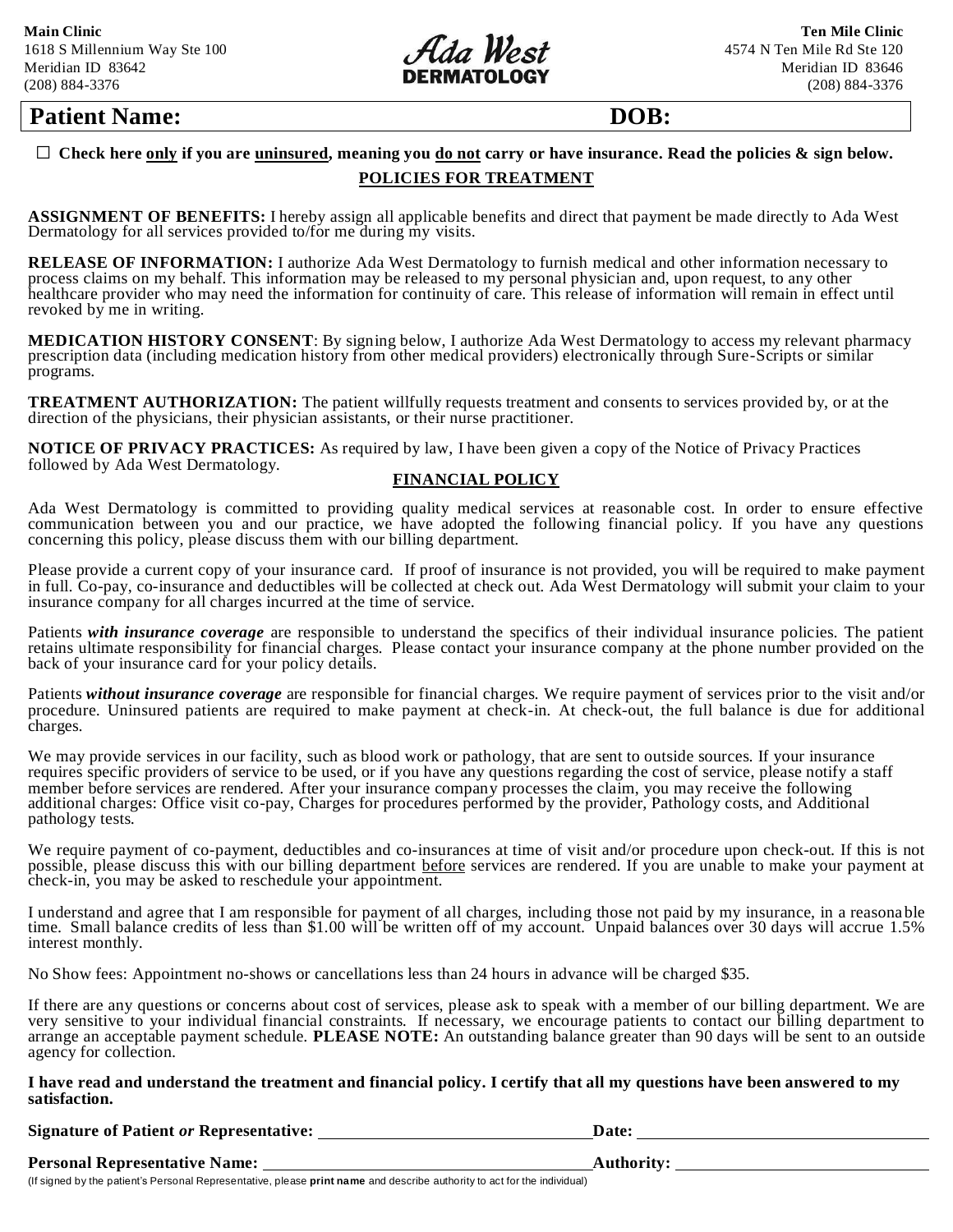

# **Patient Name: DOB:**

Anxiety Arthritis Asthma

Atrial Fibrillation CAD (Coronary Artery Disease) Cancer Type: COPD (Chronic **Obstructive** 

Pulmonary Disease)

Depression

 **Past Medical History:** (please check NONE or check all that apply) □**NONE**

Diabetes

Disease)

HIV/AIDS

Elevated Blood Pressure End Stage Renal Disease

Hepatitis (A, B, or C)

Hypercholesterolemia (High Cholesterol)

GERD (Gastroesophageal Reflux

Hyperthyroidism (Overactive Thyroid)

| Hypothyroidism (Underactive<br>Thyroid) |
|-----------------------------------------|
| Leukemia                                |
| Lymphoma                                |
| <b>Radiation Therapy</b>                |
| Seizure                                 |
| Stroke                                  |
|                                         |
|                                         |

Other:

## **Past Surgical History:** (please check NONE or check all that apply) □**NONE**

| Coronary Artery Bypass        |
|-------------------------------|
| <b>Bone Marrow Transplant</b> |
| Colectomy<br>(Colon Removal)  |
| <b>Excision of Melanoma</b>   |
| Heart Valve Replacement       |

Hysterectomy (Uterus Removal) Mastectomy (Breast Removal) (Left, Right, Both) Nephrectomy (Kidney Removal) (Left, Right) Oophorectomy (Ovary Removal) (Left, Right, Both) Replacement of Hip Joint (Left, Right, Both)

# Replacement of Knee Joint (Left, Right, Both) Transplant: Tubal Ligation

Other:

### **Skin Disease History:** (please check NONE or check all that apply) □**NONE**

| Dry Skin               | Precancerous Moles      |
|------------------------|-------------------------|
| Eczema                 | Psoriasis               |
| Flaking or Itchy Scalp | Squamous Cell Carcinoma |
| $\Box$ YES             | If YES, what SPF?       |
|                        |                         |
|                        |                         |
|                        | $\Box$ NO               |

If YES, which relative(s)?

(**Melanoma ONLY**, not Basal Cell Carcinoma or Squamous Cell Carcinoma)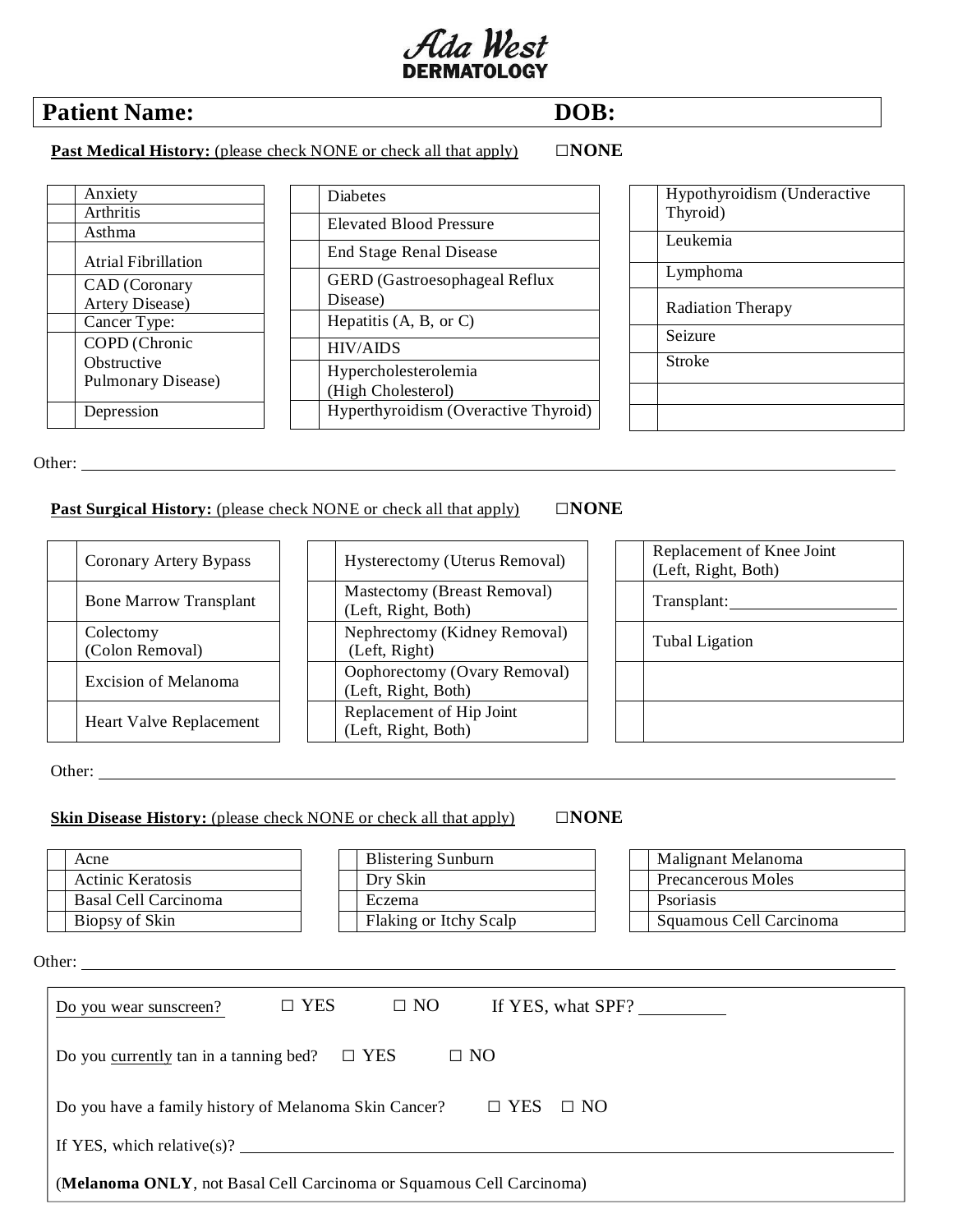# Ada West

# **Patient Name: DOB:**

# **Medications:** (Please list all current medication information, or attach a current medication list) **□ NONE**

| Name | Strength | <b>How Many?</b> | <b>How Often?</b> |
|------|----------|------------------|-------------------|
| 1.   |          |                  |                   |
| 2.   |          |                  |                   |
| 3.   |          |                  |                   |
| 4.   |          |                  |                   |
| 5.   |          |                  |                   |
| 6.   |          |                  |                   |
| 7.   |          |                  |                   |
| 8.   |          |                  |                   |
| 9.   |          |                  |                   |
| 10.  |          |                  |                   |

# **Allergies:** (Please list all allergies) **□ NONE**

# **Occupation:**

# **Immunizations:**

| Patients 18 years or older:         | Pneumonia vaccination for patients 65 years or older. |
|-------------------------------------|-------------------------------------------------------|
| Most recent influenza immunization? | Have you received your pneumonia vaccination since    |
| Date:                               | $\vert$ you turned 60? $\Box$ YES $\Box$ NO           |

# **Alerts: Do you have any of the following? (Please mark yes or no)**

| Alert:                                  | <b>Yes</b> | N <sub>0</sub> | Alert:                            | Yes | N <sub>0</sub> |
|-----------------------------------------|------------|----------------|-----------------------------------|-----|----------------|
| Allergy to Latex                        |            |                | <b>Blood Thinners</b>             |     |                |
| Allergy to Adhesive                     |            |                | <b>MRSA</b>                       |     |                |
| Allergy to Lidocaine                    |            |                | Pacemaker                         |     |                |
| Allergy to Topical Antibiotic Ointments |            |                | Premedication Prior to Procedures |     |                |
| Artificial Heart Valve                  |            |                | Rapid Heartbeat with Epinephrine  |     |                |
| Artificial Joints Within Past Two Years |            |                | Pregnancy or Planning a Pregnancy |     |                |